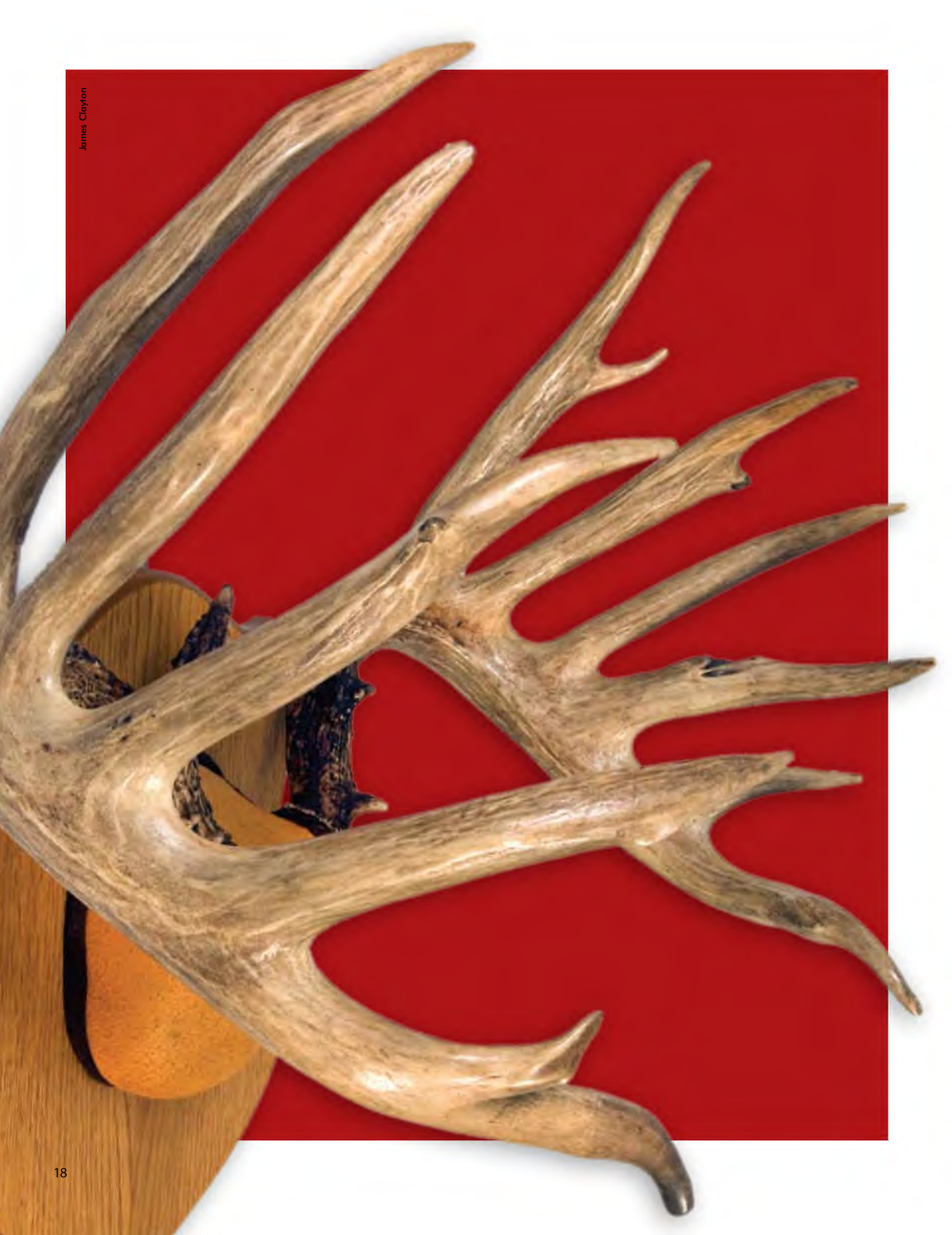# CASE CLOSED –  $\sim$  $\sim$

## mystery of the missing record antlers solved after 16 years

### *In the summer of 1994,*

 Buffalo resident Nick Gumhalter pled guilty to "possessing wild deer parts while trary to the terms of the Fish and Wildlife mill, this was no ordinary case. The State had "disappeared" from a display and as it turned out, Gumhalter may failing to meet the mandatory requirements of the Environmental Conservation Law," and to "transporting wildlife con-Law." While the charges were run-of-the largest set of deer antlers in New York at the Erie County Fairgrounds in 1978, have been involved.

 The bizarre case began when an anonymous caller phoned DEC's then- Lieutenant Robert Lucas on March 21, 1994. The mysterious caller told Lucas the time) that he would find an "item of interest" tied to a road sign in a remote area of Cattaraugus County. The caller provided directions to the sign. Lucas (the supervising officer in the area at assigned Environmental Conservation Officer (ECO) Robert O'Connor to locate and retrieve the item.

 extremely large set of shed deer antlers. Neither ECO O'Connor nor Lieutenant at the time, but the find began an investigation that led to the unraveling of this story. What O'Connor found was an Lucas knew the significance of the rack

Hoping for leads in the case, the officers brought the shed antlers to a meeting of other officers, where ECO Jim Rogers, assigned to Niagara County, knew instantly what they were: the set of shed

#### by Robert O'Connor

 fleshing out the story," O'Connor said. "He had an intimate knowledge of the "Bob [Estes] was extremely helpful in history of the antlers as they had been in his care when they were stolen."

Estes told the officer that Joseph Merwin had found the shed antlers on Merwin's farm in Allegany County in 1938. Estes explained that, during the 1939 deer hunting season, Roosevelt Luckey killed the buck that likely grew the sheds. Amazingly, the same buck provided

## to Merwin, they were reported missing from the *Shortly before the antlers were to be returned*  Erie County Fairgrounds.

 O'Connor contacted Bob Estes, record confirm the identity of the rack and to the disappearance had strained friendships antlers that had disappeared from the Erie County Fairgrounds some 16 years earlier. keeper for the state's Big Buck Club, to get more information about the circumstances of its disappearance. Estes not only recalled the rack, but remembered how and accounted for some hard feelings.

 according to Estes scored 198 2/8 points two men with historic racks. The "Luckey" buck still holds the New York State record, more than 70 years after it was shot, and on the Boone and Crockett Club system. Estes speculated that if the shed antlers Merwin found in 1938 had been on a legally taken deer, they would have scored 205 6/8, making them the largest antlers on record in North America at the time.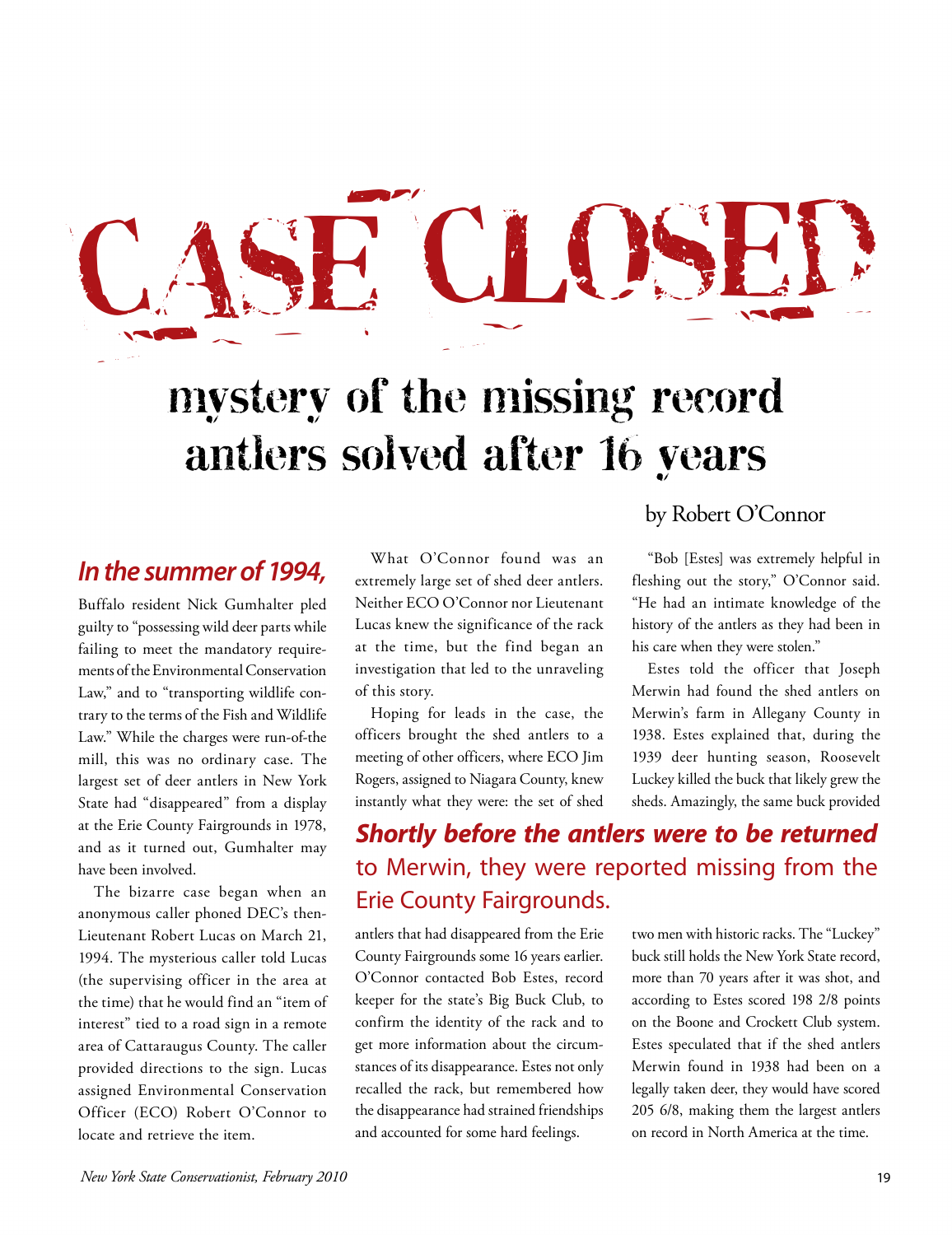"Luckey" buck in his barn for years. A and Merwin loaned the antlers to the Big Buck Club. Shortly before the antlers were to be returned to Merwin, they were Merwin kept the shed antlers from the few years after the Big Buck Club began keeping records in 1972, someone recommended having the enormous rack scored, reported missing from the Erie County Fairgrounds where they were on display.

 While all involved were glad to have recovered the antlers, the circumstances of the theft remained a mystery. Lieutenant Lucas directed ECO O'Connor to conduct a thorough investigation.

 to as many people as I could about the rack," O'Connor said. In an attempt to on the case, the ECOs contacted the  *Jamestown Post Journal*. "[The investigation] involved talking find people who could shed some light

#### *Amazingly, the same buck provided two*  men with historic racks.

 "[The newspaper] ran a front-page story and a photo of the impressive rack, O'Connor. The rack was also shown to as many people as possible. One of those people was retired ECO Don Malmrose, takable and distinctive set of antlers. Malmrose put O'Connor in touch with tographs. Thanks to this tip, the case and that generated a lot of calls," recalled who recalled seeing photos of the unmisthe person who had shown him the photook a turn for the better.

 "I interviewed the witness who claimed to have seen the antlers in Nick Gumhalter's possession, and I was able to fill in a lot of the blanks," O'Connor  said. "The witness gave me a good statement with a lot of facts he could personally attest to."

 contact his suspect. According to the witness, the shed antlers had been taken from Gumhalter's residence and brought to a party where several photos were taken of the rack. ECO O'Connor now had enough eyewitness information to

 The officer called Gumhalter and requested a meeting. Gumhalter agreed to meet, and quickly accepted the terms of a plea deal offered at that confessed to stealing the sheds from the fairgrounds, he admitted to being employed at the fairgrounds when the antlers disappeared. He also admitted to possessing the sheds shortly after meeting. Although Gumhalter never they were reported missing.

James Clayton



In 1938, Joseph Merwin found the large set of antler sheds (on left) that later disappeared from the Erie County Fair. The following year, Roosevelt Luckey felled the prize buck (on right) that likely grew the sheds.